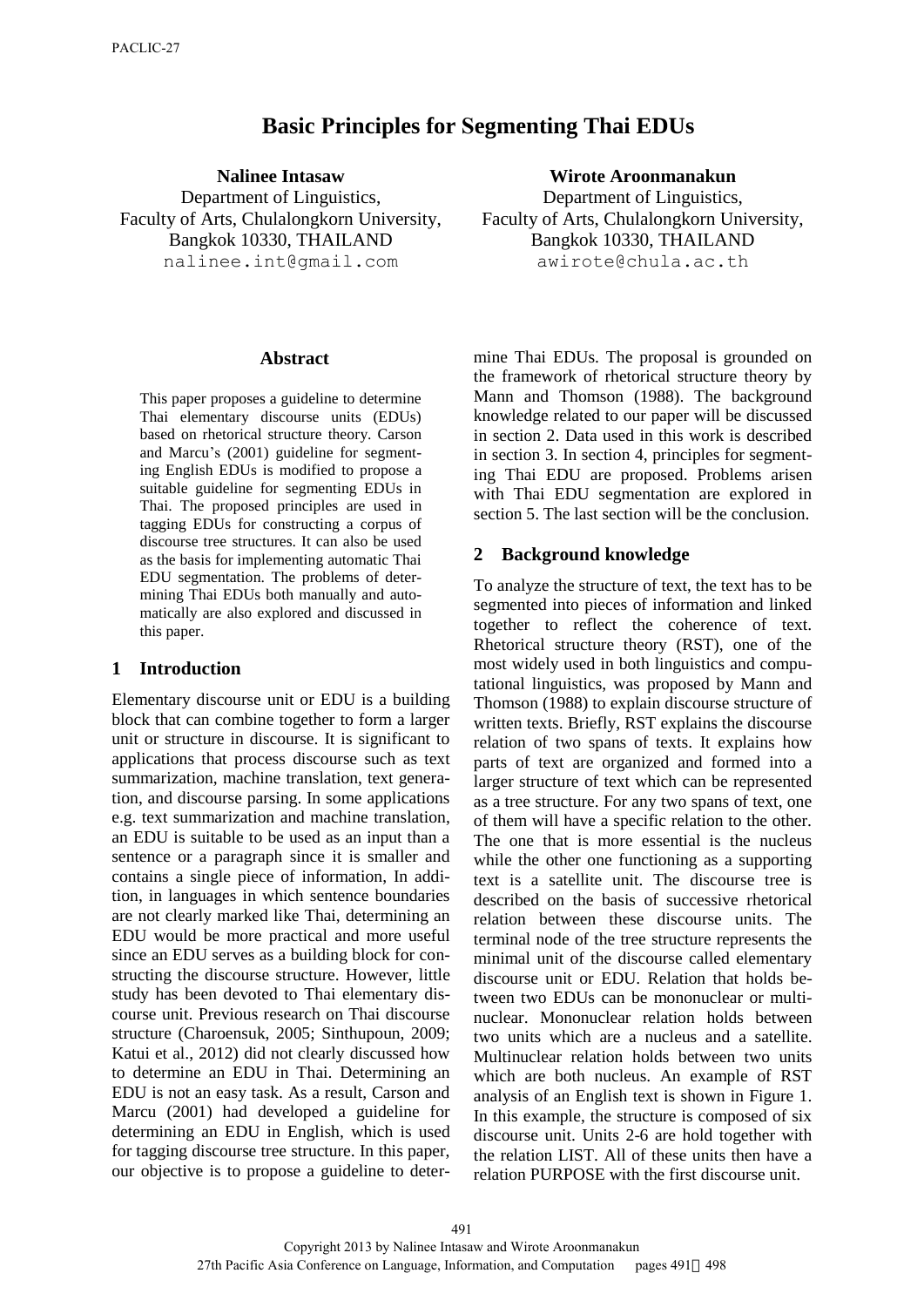

Figure 1. RST tree structure of English text "They parcel out money so that their clients can find temporary living, buy food, replace lost clothing, repair broken water heaters, and replaster walls." (Carson and Marcu, 2001)

However, RST does not specify what minimal discourse unit should look like. It only provides general explanation of the relation among those units in discourse. Later, Carson and Marcu (2001) who were trying to interpret and make use of the theory, proposed a guideline to determine an EDU in English in his discourse tagging reference manual for building an annotated RST corpus (Carson et al., 2001; Carson and Marcu, 2001). Their EDUs were based on the balance between granularity of tagging and ability to identify units consistently. It is wellrecognized that their EDU determination is widely accepted, and thus, has been adapted in other research concerning the use of EDU. Carson and Marcu's EDU is not always a clause or sentence. Phrases can be EDU too but with restricted conditions. Coordinated verb phrases are not treated as separate EDUs if they are transitive verbs sharing the same direct object or intransitive verbs sharing a modifier.

There are a few studies on Thai discourse structure in computational aspect. Those studies determined an EDU differently. That is, Sinthupoun (2009) and Katui et al. (2012) took only clauses as EDUs while Charoensuk (2005) took clauses and phrases with strong discourse markers as EDUs. Charoensuk and Katui et al.'s works are based on RST. However, they did not provide a clear explanation of what should be considered an EDU in Thai. In this paper, our focus is proposing a guideline for determining Thai EDUs boundaries and exploring problems in segmenting Thai EDUs.

# **3 Data collection**

The data used in this paper are collected from the Thai National Corpus (TNC). We choose only written academic texts because written and spoken languages differ on the structure of discourse. Our written data are randomly selected from 3 domains which are liberal arts, social sciences, and sciences, about 2,000 EDUs in total. Carson and Marcu's principles for English EDU determination are adapted and adjusted to suit the Thai data. At the end, the basic principles for Thai EDU segmentation are listed as the guideline for segmentation. The guideline will be discussed in the next section following by problems of Thai EDU segmentation.

# **4 Basic principles for Thai EDU segmentation**

In this section, we present a guideline for segmenting Thai EDUs on the basis of the data as described in the previous section. Our goal is to determine the minimal units in every possible structure in discourse. The proposed principles to segment Thai EDU must be clear enough to be used consistently. After segmenting, those EDUs should be able to combine together to reflect the rhetorical relation holding between them.

In this study, the conventions used in our examples are as follows. The EDUs are marked in square brackets. Boldface and italic are used to highlight items being mentioned. Subscripts indicate the number of unit. We follow Carlson and Marcu's (2001) basic idea that clauses and noun phrases with strong markers are treated as EDUs. The proposed principles to determine what is or is not a Thai EDU are listed below.

#### **4.1 Finite clauses**

Finite verb is a verb form that can function as a root of a clause. In some languages, finite verb can be inflected for gender, person, number, tense, aspect, mood, and/or voice. However, Thai is an isolating language, its verbs do not inflect to show whether they are finite or non-finite. The criterion to test whether the verb in question is finite or non-finite is to insert an auxiliary such as ต้อง-'must', ควร-'should', จะ-'irrealis marker', เคย- 'perfective marker' or กำลัง -'progressive marker'. Only finite verbs can co-occur with those words  $(Hoonchamlong, 1991; Yaowapat)$ Prasithrathsint, 2008). A clause can be classified into a finite clause and a non-finite clause according to finiteness of verb. Like Carson and Marcu's basic principle, we treat a finite clause as EDU but with some exception which will be discussed later. If it starts with a discourse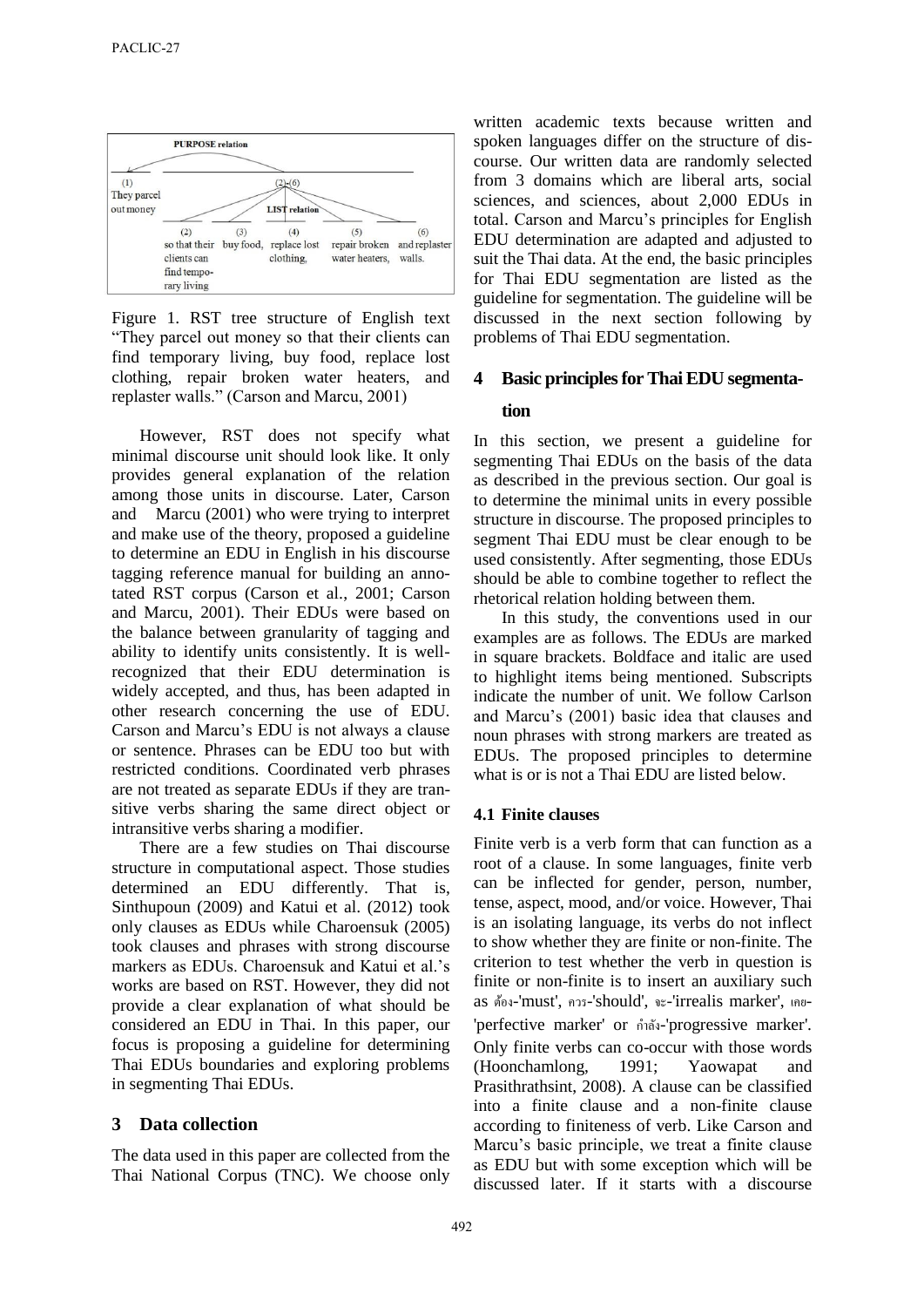marker, that marker is treated as a part of EDU. In contrast, non-finite clause is not treated as EDU.

A finite clause can be independent or dependent clause. Independent or main clause is a clause that can stand alone while dependent or subordinate clause cannot stand alone and always depends on the main clause. Independent and dependent clauses can link together with a subordinate conjunction and hold mononuclear relation whereas two independent clauses can be combined with a coordinate conjunction and hold multinuclear relation between them.

On the basis of function, a dependent clause can be divided into **subject/object clause**, **finite relative clause,** and **adverbial clause.** According to Carson and Marcu's EDU determination, relative clause and adverbial clause are marked as EDUs while subject or object clause is not EDU. Furthermore, **coordinate clauses** are also treated as EDUs while **coordinate verb phrases** are not. We will discuss more about these types of dependent clause below.

#### **4.1.1 Subject and object clause**

A clause functioning as subject or object of predicate is not treated as separate EDU because it is not a modifying part of any text portion and cannot be omitted or separated into a stand-alone unit. Moreover, subject or object clause does not hold any relation to the matrix clause. Example of subject clause is shown below in boldface.

[**ผ้จบปริญญาเอกด้านวิทยาศาสตร์ ู** ต้องมีคุณสมบัติอยำงไรบ้ำง ่ ]<sup>1</sup>

[What qualification should **one who receives a doctorate of science** have?]<sub>1</sub>

# **4.1.2 Finite relative clause**

A finite relative clause is a type of dependent clause and also a noun modifying clause. It will be treated as an EDU. In Thai, relative clause can be formed by either gap strategy or pronoun retention strategy. A relative clause formed by gap strategy does not contain any overt coreference to the head noun while a relative clause formed by pronoun retention contains a pronoun realizing the head noun in the relative clause. The clause may or may not be introduced by a relativizer. Thai relativizers include ที่-'that', ซึ่ง-'that', and อัน-'that'. (Yaowapat and Prasithrathsint, 2008). Example is shown below with relative clause in boldface.

[เนื่องจำกขำดกำรศึกษำและวำงนโยบำย]1[**ที่ชัดเจน]**2]**อันจะท าให้ ประชาชนสามารถตัดสินใจได้]**<sup>3</sup>

[since ∅ lack of studying and planning policy]1[**that is clear**]2[**which will make people be able to decide** 

# **4.1.3 Adverbial clauses**

Adverbial clause is a clause that combines with the other clause to give additional information through some rhetorical relation of time, manner, condition, reason, etc. Generally, this type of dependent clause is marked by a subordinate conjunction. Each type of subordinate conjunction is an important clue for identifying rhetorical relation because its grammatical meaning can tell what kind of rhetorical relation two clauses are holding. For instance, purposive conjunctions เพื่อ-'for' and เพื่อวำ่ -'for that' show purpose relation while contrastive conjunctions แต่-'but' and ส่วน- 'whereas' show contrast relation between two clauses. (Chanawangsa, 1986; Matthiessen, 2002) The following example shows how adverbial clause in boldface is segmented into EDU.

[ให้ควำมส ำคัญแก่กำรวำงโครงเรื่อง]1[ที่สลับซับซ้อน]2[**เพื่อหลอก ล่อให้คนอ่านเดาเรื่องไม่ออก**]<sup>3</sup>

 $[\emptyset]$  emphasize on plot planning  $]_1$ [which is complicated]2[**in order to make the readers unable to predict the story**]<sub>3</sub>

# **4.1.4 Coordinate clauses**

Coordinate clauses are composed of two independent clauses with or without a coordinate conjunction. Note that coordinate clauses are different from coordinate verb phrases in the way that verbs in coordinate clauses do not share the same object or modifier while verbs in coordinate verb phrases always share the same object and modifier. We treat coordinate clauses as EDUs since they hold elaboration relation. On the other hand, we do not separate coordinate verb phrases because they do not have any rhetorical relation to one another. The following examples show how coordinate clauses and coordinate verb phrases are segmented respectively.

 $\lceil$ ความยากจนเป็นปัจจัยนำไปส่การเกิดพยาธิสภาพแก่ปัจเจกบคคล $\rceil_1$  $\lceil$ และมีผลกระทบต่อส่วนรวม $\rceil$ 2

[Poverty is a cause of individual patholo $g\nu$ <sub>1</sub>[and affects the community at large]<sub>2</sub>  $\lceil$ แต่หลายส่วนลอกและเพิ่มเติมมาจากกฎหมายตราสามดวง $\rceil_1$ 

[But many parts were copied and inserted from the Three Emblems  $Law$ <sub>1</sub>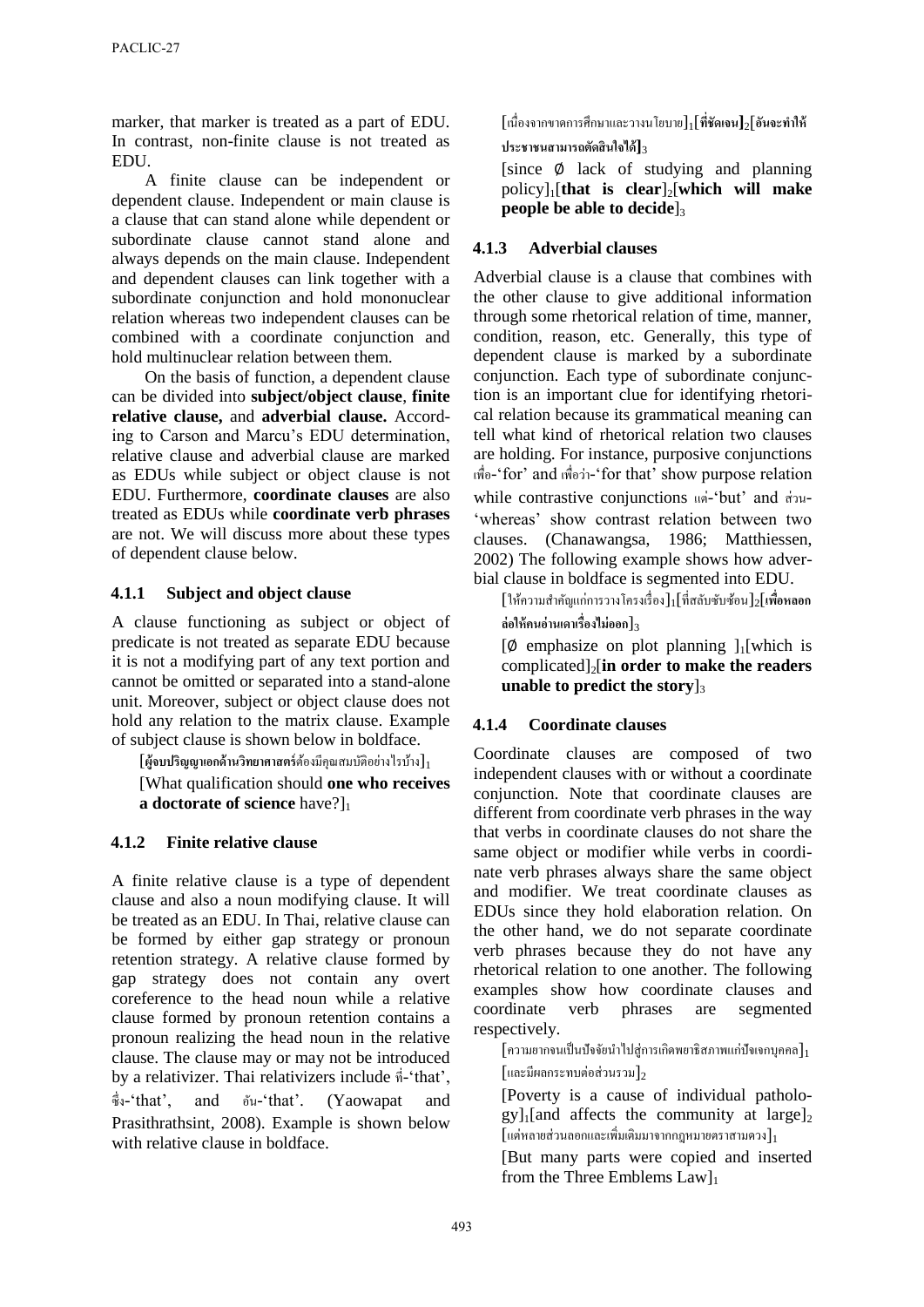#### **4.2 Non-finite relative clauses**

We do not treat non-finite relative clause as a separate EDU because of its non-finite status of verb. Non-finite relative clause or reduced relative clause is a type of noun modifier without a relativizer. The verb in this type of relative clause is non-finite, therefore, cannot co-occur with auxiliaries or tense-aspect markers. For instance, "ดี "in "คนดี"-'nice people' is a non-finite relative clause used for modifying the head noun "คน" (Yaowapat and Prasithrathsint, 2006). Example of non-finite clause is show below. Text in boldface is considered a non-finite clause.

 $\left[\hspace{0.8mm}\right]$ โดยได้แสดงวิธีการวิเคราะห์สาร**สำคัญ**จากตำนานเรื่องอีดีพุส $\left.\right]_{1}$ 

[By demonstrating an analysis of **important** contents from the Oedipus myth  $\mathcal{L}_1$ 

#### **4.3 Clausal complements**

A complement is a constituent of a clause and an obligatory element that completes the meaning of its head (Dowty, 2003). It can be in the form of phrase or clause. In case of clausal complement, its verb can be either finite or non-finite. Finite causal complements are found in complements of attributive verbs. Attributive verbs include verbs of reporting speech and verbs of cognition. Examples of attributive verb in Thai are ยอมรับ-'accept', คิด-'think', เชื่อ-'believe', แสดง- 'show', สันนิษฐำน-'assume', เสนอ-'propose', รู้- 'know', อธิบาย-'explain', แนะนำ-'suggest', ตัดสินใจ-'decide', สมมติ-'suppose', ถำม-'ask', สงสัย-'doubt', etc. The clausal complements may be introduced by a complementizer วำ่ or ที่. We treat clausal complement of attributive verb as a separate EDU since it shows attributive relation to its verb head. The following example shows EDUs with attributive verb in italic and its clausal complement in boldface.

 $[\![\tilde{\vec{\mathfrak{g}}}\!]$ ให้เห็น*ชัดเจน*] $_1$ [ว่ามีการละเมิดสิทธิขั้นพื้นฐานของประชาชน] $_2$ [∅ point out *clearly*]1[**that there is violation** 

**of citizens' fundamental rights**]<sub>2</sub>

In contrast, non-finite clausal complement is not treated as EDU. According to Jenks (2006), the complements in Thai are usually introduced by infinitival complementizer. The complementizer ที่จะ-'that+irrealis marker' and ที่วำ่ -'that+say' is used to introduce the clausal complement of noun while ที่จะ and จะ is found in the clausal complement of verbs, except for that of attributive verbs mentioned above. The following examples show an EDU containing clausal complement of noun and of verb in boldface and their heads in italic.

[บทควำมนี้มี*วัตถุประสงค์***ที่จะศึกษาเปรียบเทียบลักษณะเด่นและ ลักษณะร่วมระหว่างเรือนพื้นถิ่นของกล่มไทลาว ุ** ]<sup>1</sup>

[This article has *an objective* **to compare outstanding characteristics and common characteristics among local houses of Lao Tai people**]<sub>1</sub>

 $\left[\mathsf{m}$ ก*พร้อม*ที่**จะปลูกสร้างเรือนใหม่** $\mathsf{J}_1$ **[จึงแยกเรือน** $\mathsf{J}_2$ 

[if ∅ (be) ready **to build a new house**]<sub>1</sub>[then ∅ separate the house ('move to the new house'] $2$ 

# **4.4 Serial verb construction**

Serial verb construction (SVC) is one of the common characteristics of the Thai language. Thai SVC can be classified into basic and nonbasic types. The basic SVC consists of two contiguous verb phrases with no overt linker while non-basic type consists of two or more verbs interrupted by markers or objects of verb (Thepkanjana, 1986; Takahashi, 2009). According to Foley and Olson (1985), each verb in SVC has the same status as predicate and they are all finite. Moreover, there are some studies about negation in Thai SVC. It is found that negation word ไม-่ 'not' can occur in front of the first verb and also in the middle of serial verbs (Takahashi, 1996). Though this evidence proves the finiteness status of Thai verbs in serial, SVC expresses only one unite single event and represents one piece of information. This comes to our decision that SVC should be treated as a single clause and segmented into a single EDU. The following example is Thai SVC with direct object in the middle of two verbs. The whole construction is treated as one EDU with serial verbs in boldface.

 $\lceil$ ขณะเดียวกันก็รอคอยโชคชะตามาพลิกผันชีวิตให้แปรเปลี่ยนไป $\rceil_1$ 

[Meanwhile, ∅ **waiting** for the destiny to **come** and **change** the life]<sub>1</sub>

However, if there is an attributive verb within SVC, that SVC should be broken into separate EDUs. This only occurs with grammaticalized SVC which contains a grammaticalized verb ว่า-'say/complementizer' The following example shows SVC that is broken into two EDUs because it contains an attributive verb คิด- 'think'. The grammaticalized verb วำ่ -'say/comp.' plays a role of a complementizer rather than a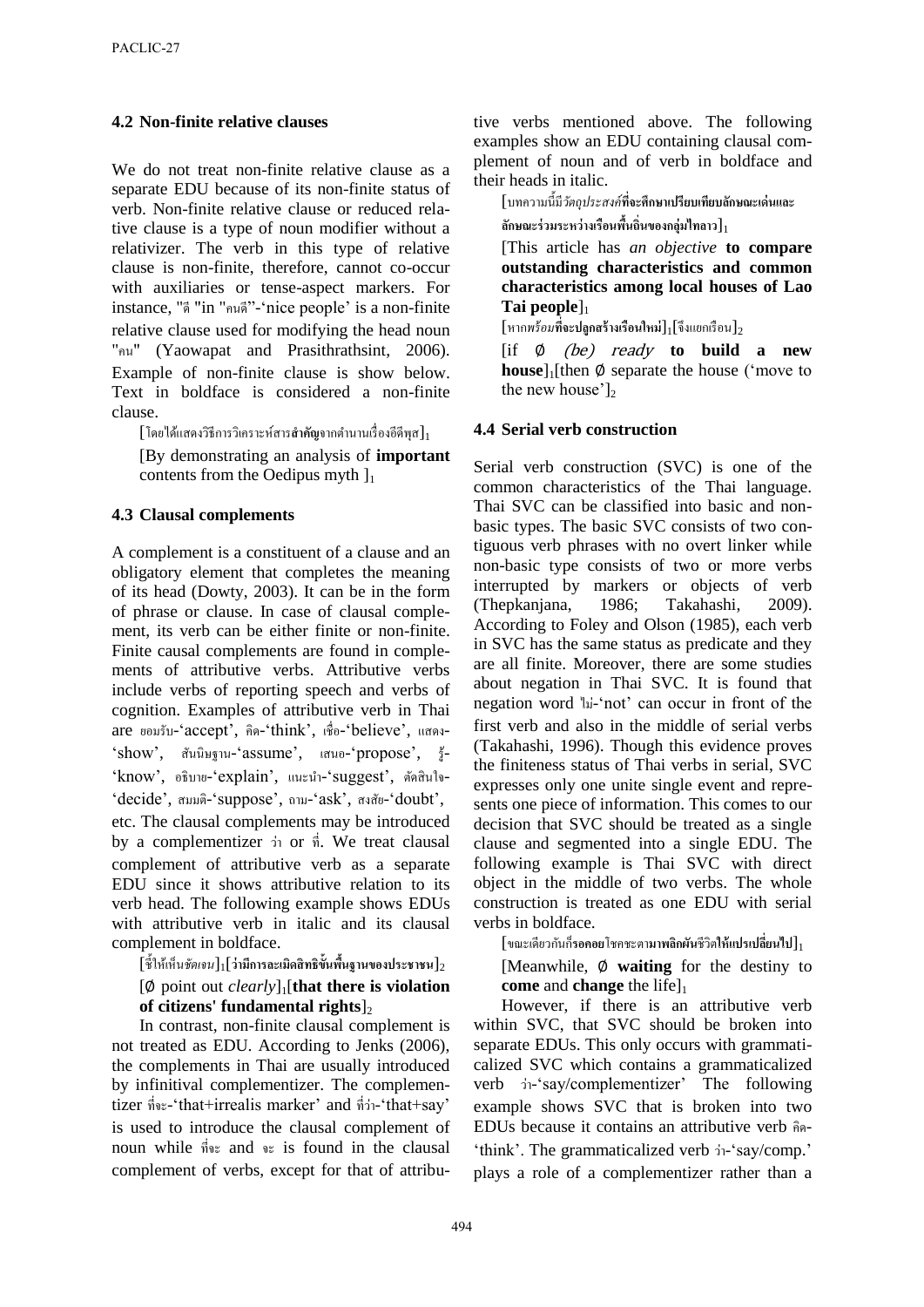verb since it cannot co-occur with negation word.

[เพรำะเขำ**คิด**]1[**ว่า**เขำ**ขาด**โอกำสทำงธุรกิจ]<sup>2</sup>

(Literally) because  $+$  he  $+$  **thinks**  $+$  **say/that** + he + **lacks** + opportunity + business

(Translation) Because he thinks that he lacks business opportunity.

\*เพราะเขาคิดไม่ว่าเขาขาดโอกาสทางธุรกิจ

(Literally) because + he + think + not +  $say/that + he + lacks + opportunity + busi$ ness

# **4.5 Cleft**

Cleft is one of focusing devices used to emphasize a particular element. Although it appears as a complex clause consisting of one independent and one dependent clause, there is no rhetorical relation between them. Like Carson and Marcu's criteria for English, Thai cleft is not treated as a separate EDU. Thai cleft construction can be noticed by the copula เป็ น-'be' or คือ-'be', which is the main verb of the whole cleft construction followed by a cleft clause, which is usually a relative clause (Taladngoen, 2012). Thai cleft is treated as a part of one EDU as in the following example.

 $\left[\left[$ เขาเป็นคนที่ทอดทิ้งภรรยาให้เดียวดาย $\right]_1$ [He is the one who abandons the wife] $_1$  $\lceil$ คนไหนคือคนที่นิดแอบชอบ $\rceil_1$ [Which one is the man whom Nid like] $_1$ 

# **4.6 Phrases with strong markers**

Phrases can be EDUs if they are preceded by strong discourse markers. The strong discourse markers are markers that not only function as connectors but also have strong meaning to show relation to other units in discourse. These markers are important clues to identify EDU boundaries and discourse relation between discourse units. In Thai, we found two kinds of strong markers. One shows example relation and the other shows purpose relation. Examples of Thai strong discourse markers are เช่น...ฯลฯ-'for example…etc', ได้แก่...เป็นต้น-'for example...etc', ยกตัวอย่างเช่น-'for example', อย่างเช่น-'for example', เพื่อ-'for', etc. The markers are not strong makers and do not make the following phrases an EDU if they do not show neither example nor purpose relation. The boldface in the following examples show strong discourse markers followed by noun phrases.

[ต ำนำนปรัมปรำเป็ นกำรอธิบำยถึงกำเนิด ของจักรวำล โครงสร้ำง และระบบของจักรวาล มนุษย์ สัตว์ ปรากฏการณ์ทางธรรมชาติ $]^{1}[\,$  $\vec{u}$ น ลม ฝน กลางวัน กลางคืน ฟ้าร้อง ฟ้าผ่า $]^2$ 

[Legend is the explanation about the creation, structure, and system of the universe, human beings, animals, natural phenomenon]1[**such as** wind, rain, day, night, thunder, and lightning  $\vert$ ,

 $\left[\left.\right. \right]$ ท์นี้ขึมสินมา $\left.\right]^{1}$ [เพื่อการต่อสู้คดี] $^{2}$ 

 $\phi$  borrow money]<sub>1</sub>[for fighting the case]<sub>2</sub>

In addition, noun phrases in the form of parentheticals, name of the title and author, and other nominal units linking with the body of the text are possible to be EDUs. The following example shows how noun phrase in parenthesis is marked as an EDU.

 $\lceil$ อพยพมาจากเวียงจันทร์ $\rceil_1$   $\lceil$  (**ลาวเวียง**) $\rceil_2$ 

[Ø migrated from Vientiane]<sub>1</sub>[(Lao Vieng)]<sub>2</sub>

# **4.7 Same unit construction**

Sometimes, a clause is split up by an insertion of another clause. Carson and Marcu (2001) proposed a multinuclear pseudo-relation called "same-unit" which is the relation holding between two parts of the clause that is being interrupted. Though being separated part, the same-unit construction is treated as one single EDU. Same unit constructions can be found in construction with relative clauses, appositives, and parentheticals. The following example shows an embedded unit in normal font and a split EDU in boldface. The units subscripted as 1 and 3 are same unit constructions and are treated as one EDU.

[**ต่อมาในสมัยหลังสมัยใหม่**]**<sup>1</sup>** [(Post-modern)]<sup>2</sup> [**ได้เกิด วรรณกรรมแนวทดลอง**] **<sup>3</sup>**

[Later in post-modern period]<sub>1</sub> [Postmodern]<sup>2</sup> [**there comes an experimental literature**]3

# **4.8 Punctuation**

Punctuation is treated as a part of EDU. In Thai, some punctuation can be used to identify EDU boundary. From the data, we observed that punctuation that is always at the end of EDU is question mark (?). Punctuation that is in pairs and usually found at the beginning and the end of EDU is parenthesis  $((\ldots))$  and quotation marks ("…"). Other punctuation such as dash (-), separator in numbered lists, comma (,), period (.), colon (:), semi colon (;), Thai punctuation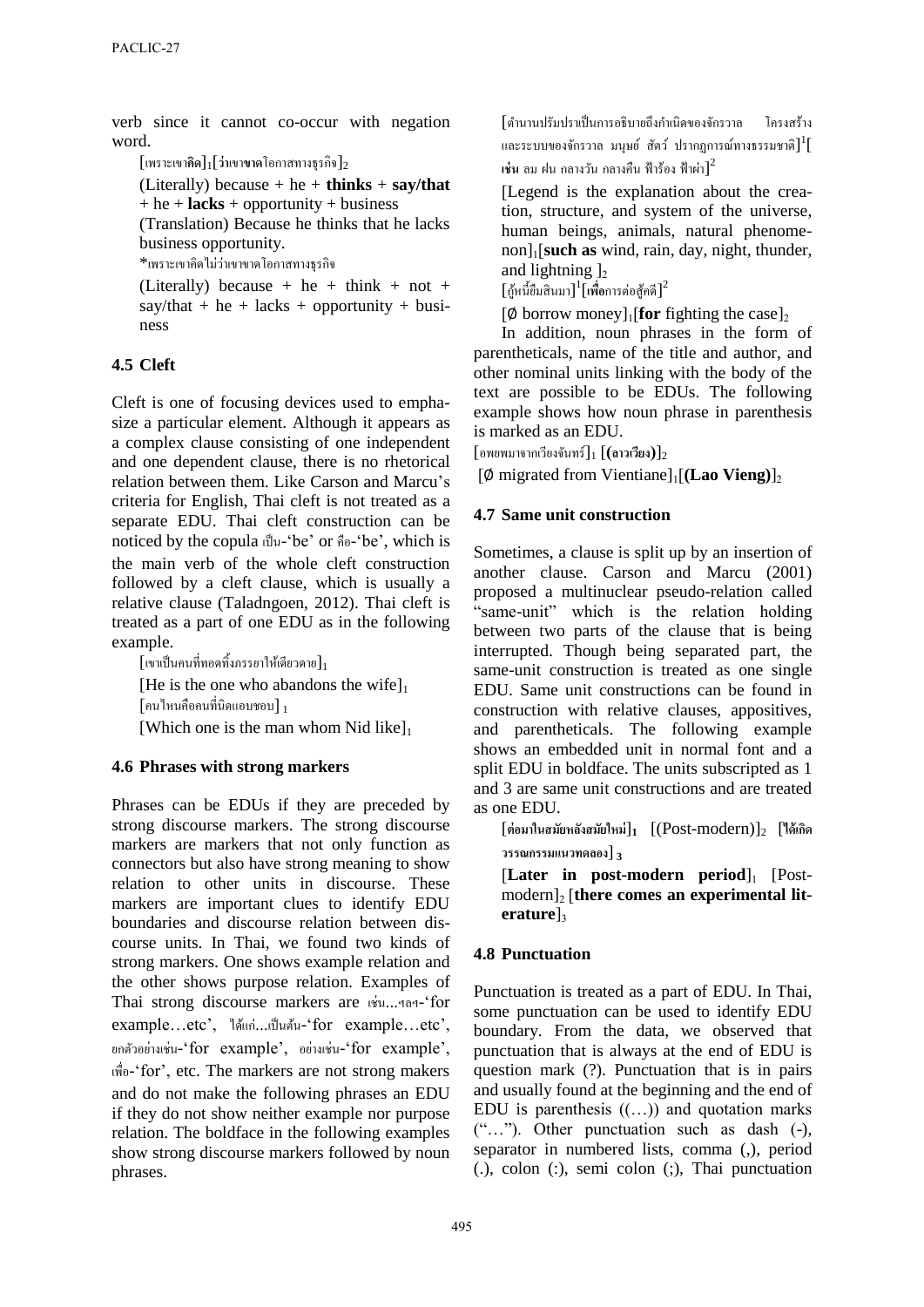used to abbreviate certain words  $(4)$ , Thai punctuation used to indicate more of a like kind (ฯลฯ), and Thai punctuation used to indicate repetition (ๆ) usually appear inside EDU and do not play a role in EDU boundary identification.

# **5 Implementation**

To ensure that the proposed principles above are suitable for automatic segmentation, we did a pilot on automatic EDU segmentation. A set of training data (90%) and testing data (10%) are prepared using this guideline. The system relies on Thai word segmentation and POS tagging as preprocessing. We used support vector machine training algorithm to build a model that assigns EDU boundaries of strings of texts. In a preliminary experiment in which 240 EDUs are used in the testing, the precision is 95% and the recall is 70%. This indicates that the proposed principles are practical for automatic EDU segmentation.

#### **6 Problem with Thai EDUs segmentation**

Based on the use of the proposed principles on the test data, we found some characteristics of the Thai language that pose difficulties in identifying EDU boundaries. The problems we encountered are as follows.

First, Thai verbs have only one form and are not inflected for any grammatical information. Therefore, they are difficult to be determined whether they are finite or non-finite. But since finiteness of verb is the main criterion for EDU determination, this topic becomes an issue for both manual and automatic EDU segmentation. For manual EDU segmentation, it can be solved because there are criteria to test whether the verb is finite or non-finite. Since a finite verb is the locus of grammatical information such as tense, aspect, and mood, we can test finiteness of verb by observing whether the verb in question co-occur with time adverbs and aspect/mood markers such as จะ-'irrealis marker', เคย- 'perfective marker', กำลัง -'progressive marker', and แล้ว-'perfective marker'. In the case that there is no overt marker, we can try inserting some of those markers to verify its finiteness. In a similar way, we can test whether the verb is non-finite by inserting infinitival markers จะ'irrealis marker', ที่จะ-'that+irrealis marker' and ที่วำ่ -

'that+say' since a non-finite clause is usually introduced by these markers

However, testing finiteness of verb by inserting tense, aspect, mood markers, and infinitival markers requires Thai native speaker to judge whether the sentence is valid or not. This method is not suitable for automatic segmentation. How to determine finiteness automatically is a challenging task.

The second problem is about Thai compound noun. In Thai, a new word can be created by forming a compound noun. One pattern of noun compound is a noun + a transitive verb  $(+ \text{ a})$ noun). For example, หม้อกรองอำกำศ-'air filter' is composed of a noun หม้อ-'pot', a transitive verb กรอง-'filter', and a noun อำกำศ-'air'. This compound noun may be incorrectly detected as a sentence by a machine because its pattern is the same as a sentence (Kriengket et al., 2007). Thus, to avoid this kind of mistake in EDU segmentation, compound noun boundary must be disambiguated first.

The third problem is about syntactic ambiguity of a relative clause as in this example ลูกหลำน ของ*คน***ยากจน**-'descendants of *people* **that are poor**'. The verb ยำกจน-'poor' in boldface can be analyzed as a relative clause without a relativizer or a non-finite relative clause with คน-'people' in italic as its head noun. The difficulty in EDU segmentation is that this type of relative clause does not have any clue to show that it is a nonfinite clause and should not be marked as EDU. Moreover, the word ยำกจน-'poor' can be seen as a modifying verb and the string คนยำกจน-'people + poor' can be analyzed as a compound noun-'poor people'. In the latter case, it will be the problem of compound noun identification discussed earlier.

The fourth problem is concerned with Thai SVC. This is not quite a problem when segmenting EDUs manually. But when it comes to segmenting EDUs by a machine, Thai SVC identification can be a difficult task. Since Thai SVC is a complex predicate structure consisting of two or more finite verbs in which each verb can have its object, it can be very confusing whether each verb phrase should be segmented into separate EDU or not. For example from the previous section, the verb รอคอย-'wait' takes โชคชะตำ- 'destiny' as its direct object, serialized verbs มำ พลิกผัน-'come + change' takes ชีวิต-'life' as its direct object, and serialized verbs ให้แปรเปลี่ยนไป-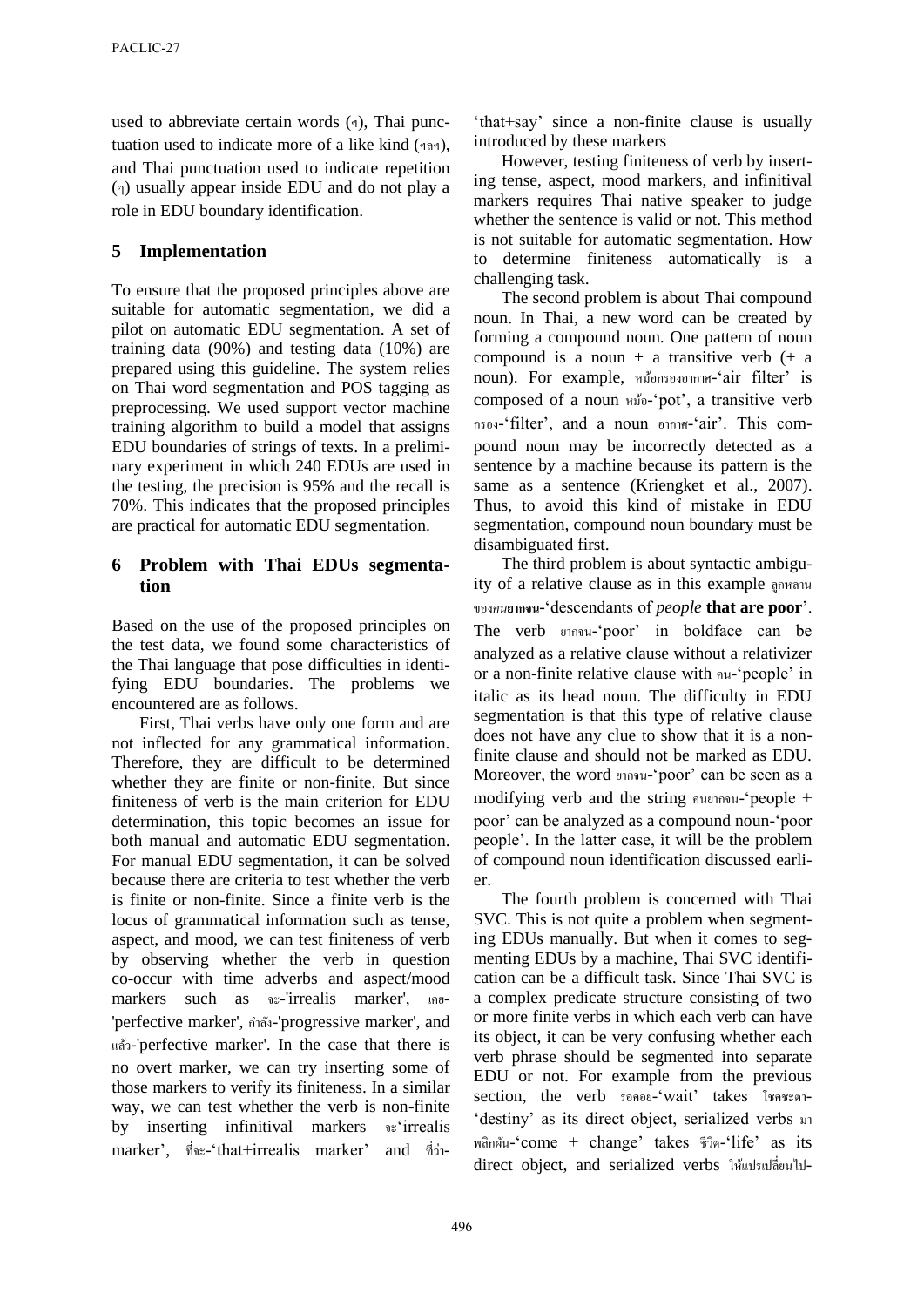'give + alter + go' has no object. The correct EDU segmentation is that the whole SVC should be marked as one single EDU. This is why automatic segmenting SVC is a challenging task.

[ขณะเดียวกนกั **รอคอ** ็ **ย**โชคชะตำ**มาพลิกผัน**ชีวิต**ให้แปรเปลี่ยนไป]**

(Literally) meanwhile + discourse marker + **wait** + destiny + **come** + **change** + life +  $give + alter + go$ 

(Translation) Meanwhile, ∅ wait for the destiny to come and change the life.

The fifth problem is about clauses with no overt discourse marker. Discourse marker is not only an important clue to help identify the EDU boundary but it also signals the type of rhetorical relation holding between clauses. Normally, a subordinate clause and coordinate clause are linked to the other clause by a discourse marker. However, it is possible for two clauses to have rhetorical relation to each other without a discourse marker between them. As in the example below, two clauses are holding consequence relation between them without a consequence marker. Without the presence of overt marker, a machine may find it difficult to identify EDU boundary.

 $\lceil$ นโยบายพลังงานเป็นเรื่องใหญ่ $\rceil_1$   $\lceil$ สามารถกระทบชีวิตคนทุกคน ทั้งโดยตรงและโดยอ้อม $\mathbf{l}_2$ 

(Literally) [policy + energy + be + big deal]  $[\emptyset + \text{can} + \text{affect} + \text{every} \text{ life} + \text{both} +$  $directly + and + indirectly]$ 

(Translation) Energy policy is a big deal (because it) can affect everyone both directly and indirectly.

The ambiguity of spaces can also cause a big problem for EDU segmentation. In Thai, text is written without a space between words. Instead, a space is used in Thai text to segment parts of discourse. However, the use of space in Thai text can be ambiguous because not every space functions as a sentence or clause separator. This is because Thai does not have strict and precise convention of using a space. Thus, we cannot rely on every space to determine EDU boundaries. To illustrate, the following sentences are all correct and the meanings are the same, even though the spaces are placed in different positions. Still, their EDU boundaries are all the same.

 $\left[\begin{smallmatrix} \mathsf{nu} \mathsf{a}\mathsf{nu} \mathsf{u} \mathsf{nu} \mathsf{u} \mathsf{nu} \mathsf{u} \mathsf{u} \mathsf{u} \mathsf{u} \mathsf{u} \mathsf{u} \mathsf{u} \mathsf{u} \mathsf{u} \mathsf{u} \mathsf{u} \mathsf{u} \mathsf{u} \mathsf{u} \mathsf{u} \mathsf{u} \mathsf{u} \mathsf{u} \mathsf{u} \mathsf{u} \mathsf{u} \mathsf{u} \mathsf{u} \mathsf{u} \mathsf{u} \mathsf{u} \mathsf{u} \mathsf{u} \math$ มีหน้าตารูปร่างหรือมีนิสัยใจกออย่างไร $\,\bigr]^2$ 

 $\left[\left.\left[\mathsf{nu}\right.\right.$ เล่านิทาน $\left|\mathsf{nu}\right.\right|$ ได้เล่า $\left.\right]^{1}$ [ว่านางเอื้อยในนิทานเรื่อง "ปลาบู่ทอง" มีหน้าตา รูปร่าง หรือมีนิสัยใจคออย่างไร $\, ]^2$ 

 $\,$ [คนเล่านิทานไม่ได้เล่า] $^1$ [ว่า นางเอื้อขในนิทานเรื่อง "ปลาบู่ทอง $^{\prime\prime}$ มีหน้าตา รูปร่าง หรือมีนิสัยใจคออย่างไร] $^{\mathsf{2}}$ 

(Translation) The story teller did not tell how Nang Uay in "Pla Boo Thong" looks like or what personality she has.

In addition, Thai words can have multiple meanings. For instance, a discourse marker ส่วน- 'whereas' can also be a noun meaning 'part'. Yet, a discourse marker of one form may have several functions. For example, the word แล้ว can be a sequential marker meaning 'then' and also a perfective marker meaning 'already'. Therefore, POS tagging has to be applied correctly before doing automatic EDU segmentation.

#### **7 Conclusion**

The principles of Thai EDU determination proposed in this paper can be used as a guideline to segment Thai EDUs in written text. The creation of EDU segmented corpus is the first step in building a resource for the study of Thai discourse structure and automatically EDU segmentation. We believe that EDU is a suitable unit to be an input for Thai text processing because Thai writing system does not use any explicit marker for sentence boundary. Thai discourse is a continuation of text chunks holding together with or without a connection or a discourse marker. However, we found that determining EDUs in Thai text is not clear and easy especially for a machine. Further studies on automatic EDU segmentation using machine learning algorithms should be explored. But in order to do this, a corpus which is EDU segmented using the principles proposed in this study has to be built first. Therefore, the guideline proposed in this paper is the essential first step for this line of study.

#### **Acknowledgments**

This research is a part of the first author's thesis. It is partially supported by the Chulalongkorn University Centenary Academic Development Project and by the Ratchadaphiseksomphot Endowment Fund of Chulalongkorn University (RES560530179-HS).

#### **References**

Carlson, L. and Marcu, D. 2001. Discourse Tagging Manual. ISI Tech Report ISI-TR-545. July 2001.

Carlson, L., Marcu, D., and Okurowski, M.E. 2001. Building a DiscourseTagged Corpus in the